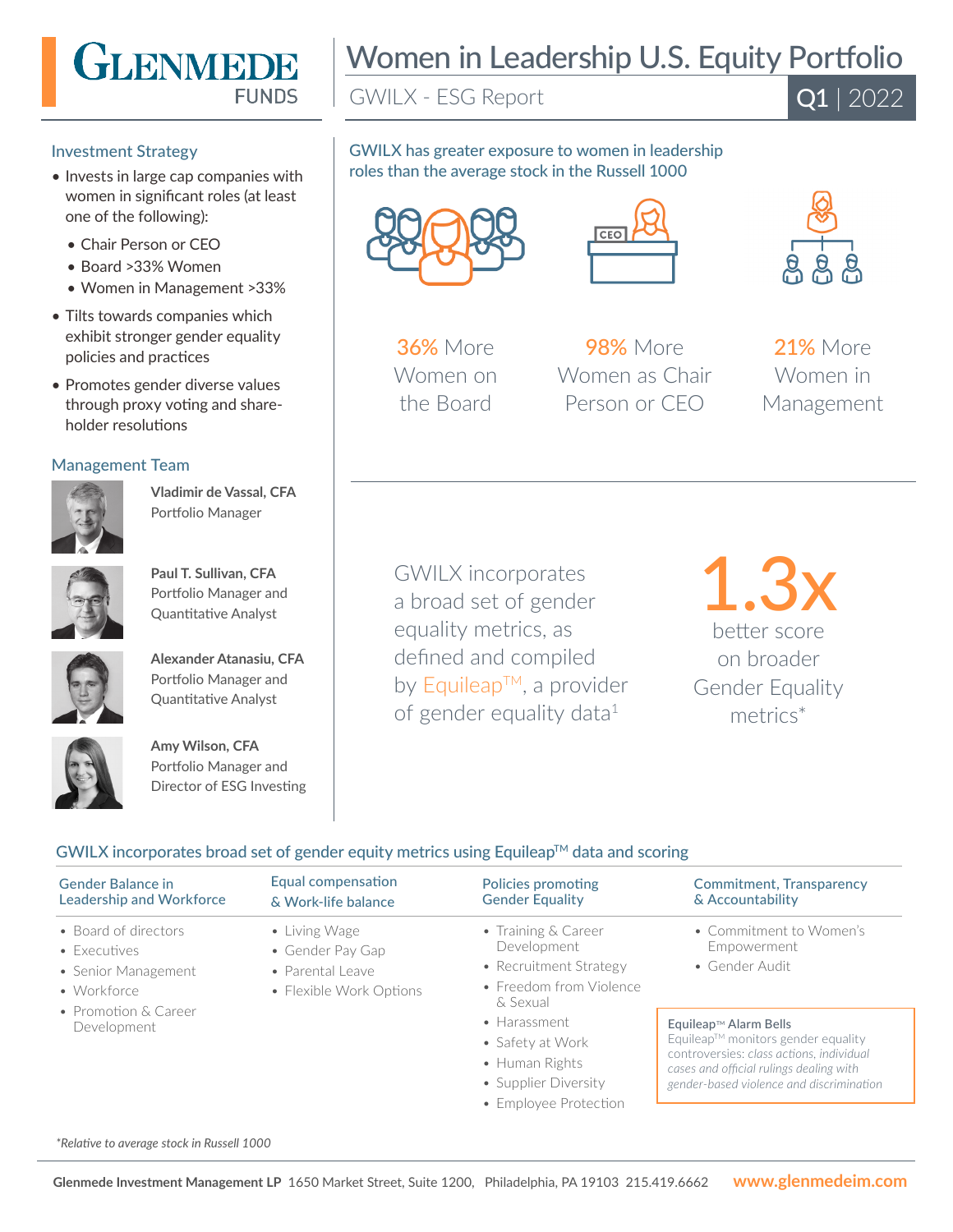# Shareholder Engagement Results

# Proxy Voting Summary

GWILX follows Institutional Shareholder Services Inc.'s (ISS) Sustainability Proxy Voting Guidelines, while applying elements of the Socially Responsible Investment (SRI) Policy for shareholder proposals on diversity:

- Support proposals asking for reports on board diversity
- Support proposals asking company to take steps to nominate more women/minorities to board
- Support proposals asking companies to adopt nomination charters with language addressing diversity
- Custom: Vote against nominating committee members or board members of boards with less than 30% women.

## Examples of 2021 Proxy Votes Cast Aligned with ESG Values

| Company           | <b>Proxy Vote</b>                   |
|-------------------|-------------------------------------|
| Intel Corporation | Global Median Gender/Racial Pay Gap |

Asked to issue a report on the company's median pay gaps across race and gender, including associated policy, reputational, competitive, and operational risks, and risks related to recruiting and retaining diverse talent.

Asked to issue a report analyzing the effectiveness of the company's whistleblower policies in protecting human rights.

Johnson & Johnson Civil Rights Audit

Asked to issue a report to review its corporate policies and practices regarding racial impact and to provide recommendations for improving the company's racial impact.

*Source: FactSet and Institutional Shareholder Services*

# Shareholder Resolution Participation Summary



# Example participation in 2021 shareholder resolution:

| Company           | <b>Microsoft</b>                                                                                                                                                                                          |
|-------------------|-----------------------------------------------------------------------------------------------------------------------------------------------------------------------------------------------------------|
| <b>Topic</b>      | Diversity & Inclusion                                                                                                                                                                                     |
| <b>Lead Filer</b> | Harnly/Roeper Living Trust                                                                                                                                                                                |
| Content           | Shareholders requested that Microsoft report on<br>outcomes of the company's diversity, equity, and<br>inclusion efforts excluding proprietary information<br>and providing quantitative metrics and data |
| Justification     | Investors seek increase in data around recruitment,<br>hiring, and retention to determine the effectiveness<br>of the company's human capital management<br>programs related to workplace diversity       |
| Outcome           | Settlement before annual general meeting was<br>perceived as a positive sign of progress in that Microsoft<br>agreed to release requested data points                                                     |

For more information, please reference GWILX's [shareholder engagement policy](https://www.glenmedeim.com/insights/mutual-fund-shareholder-engagement-policy/)



## Votes Cast by Category (June 2020-June 2021)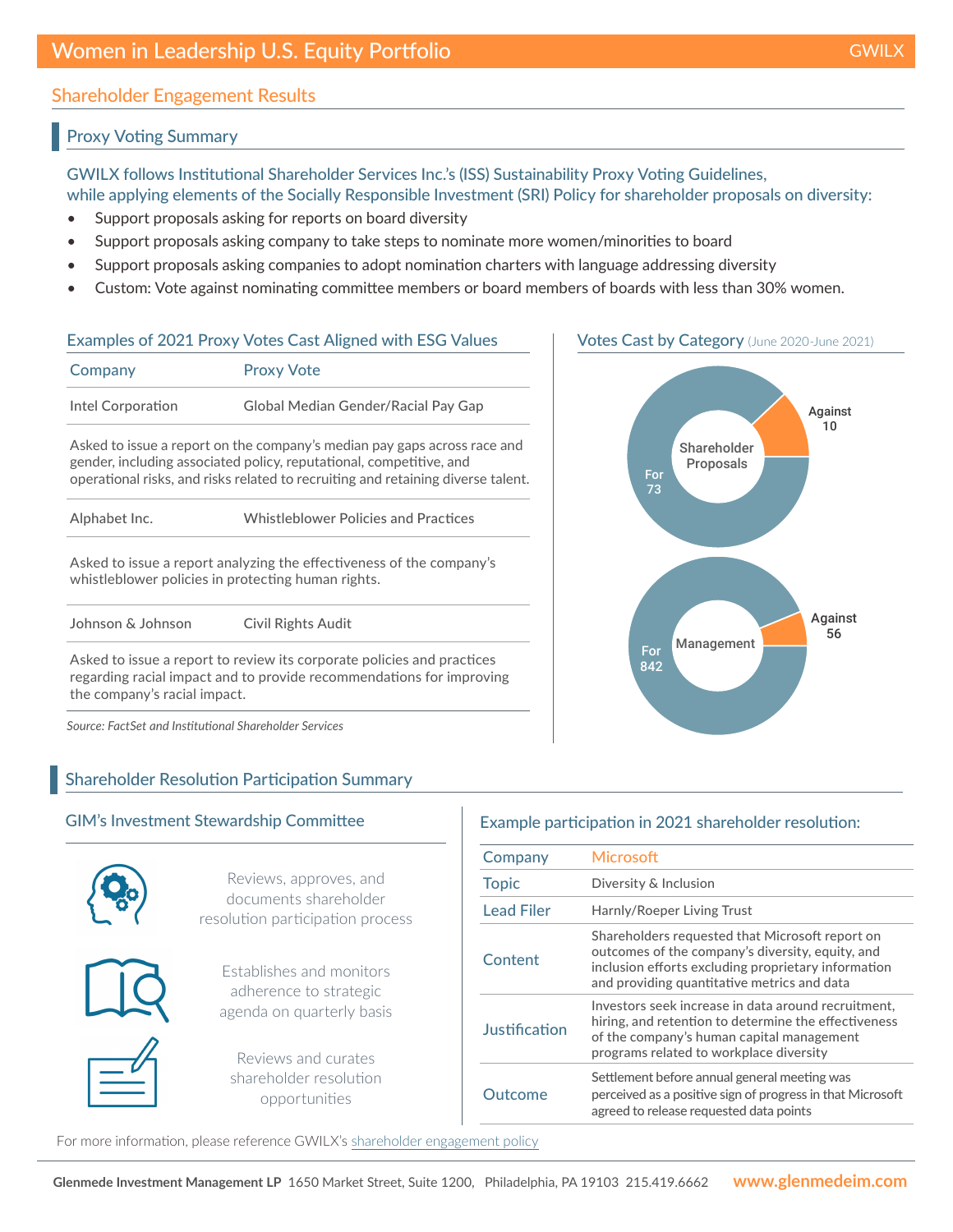#### Top Ten Holdings (%)

| Alphabet Inc. Class A                           | 2.91 |
|-------------------------------------------------|------|
| Microsoft Corporation                           | 2.81 |
| NetApp, Inc.                                    | 2.77 |
| Applied Materials, Inc.                         | 2.62 |
| Amgen Inc.                                      | 2.59 |
| Hewlett Packard Enterprise Co.                  | 2.50 |
| Akamai Technologies, Inc.                       | 2.49 |
| Interpublic Group of Companies, Inc.            | 2.45 |
| Dow, Inc.                                       | 2.36 |
| Booz Allen Hamilton Holding Corporation Class A | 2.30 |
| Total                                           |      |

Holdings are subject to change and are not recommendations to buy or sell any security. All figures based on monthly data as of 3/31/2022, unless otherwise noted.

# Contact us

#### **Platforms and Sub-Advisory**

*Jeffrey W. Coron, CIMA - Director of Institutional and Intermediary Distribution Direct: 215-419-6627 Email: jeffrey.coron@glenmede.com*

#### **Advisors**

*Kevin Heckman, CFA - Business Development Officer Direct: 215-419-6193 Email: kevin.heckman@glenmede.com*

*Jarrett Naiden - Business Development Associate Direct: 215-419-6793 Email: jarrett.naiden@glenmede.com*

1Equileap's proprietary research methodology consists of a company-specific scorecard, a framework that seeks to assess a company's commitment to gender equality and is inspired by the UN Women's Empowerment Principles (the "Equileap Scorecard").

The Equileap Scorecard was the result of extensive deliberation and engagement of an Expert Review Committee, which included practitioners and policy experts in the fields of women's rights, academia, sustainable investment, and business. The result was the identification of 19 Criteria, divided into 4 Categories, which were considered critical in assessing company performance in gender equality:

#### A. Gender Balance in Leadership & Workforce (5 criteria, 40% of the total score)

In this category, Equileap measures female participation across all levels of the company. Equileap looks for balanced numbers of men and women at each level of the company (between 40-60% of each gender) and measure the progression of each gender to senior levels of the company.

#### B. Equal Compensation & Work-Life Balance (4 criteria, 30% of the total score)

In this category, Equileap measures company performance in regard to policies that enable work-life balance for both genders and ensure equal compensation. Companies are evaluated on a fair living wage policy, equal pay and the gender pay gap, provision of parental leave, and the availability of flexible work options.

#### C. Politics Promoting Gender Equality (8 criteria, 20% of the total score)

In this category, Equileap evaluates companies in regard to eight policies that promote gender equality and make the workplace a safe place to work, where employees feel supported, irrespective of gender. Two key policies are anti-sexual harassment and supplier diversity policies. Under the first, Equileap looks for publicly available company policies that explicitly condemn sexual harassment and gender-based violence. Equileap evaluates a company's commitment to diversity in the supply chain on whether it has a supplier diversity program that proactively procures from women-owned businesses.

#### D. Commitment, Transparency & Accountability (2 criteria, 10% of the total score)

In this category, Equileap evaluates a company's formal commitment to gender equality. Equileap examines whether companies are a signatory to the United Nations WEPs and whether they have undertaken a gender audit carried out by an independent auditor.